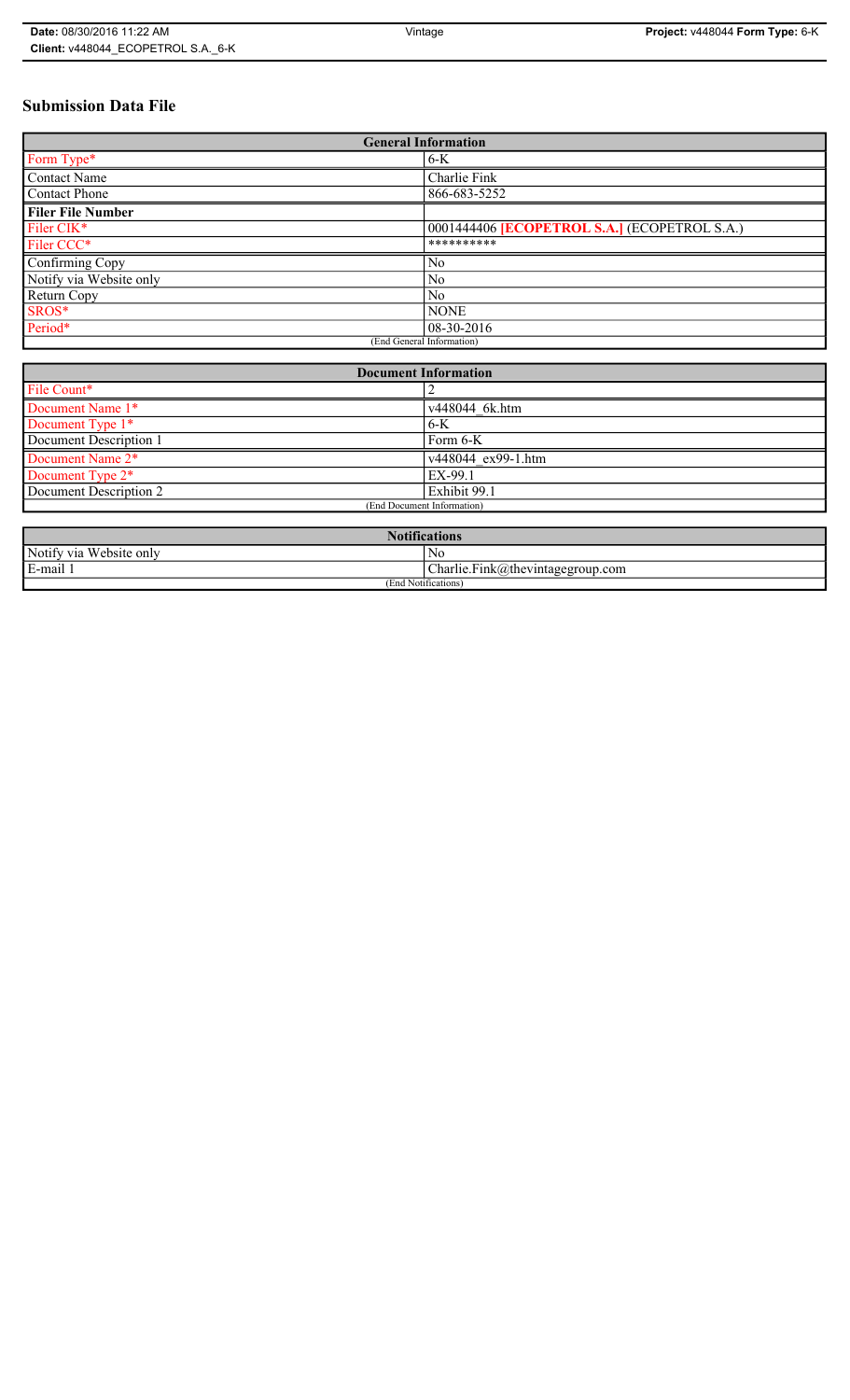#### **UNITED STATES SECURITIES AND EXCHANGE COMMISSION Washington, D.C. 20549**

### **FORM 6-K**

#### **REPORT OF FOREIGN PRIVATE ISSUER PURSUANT TO RULE 13a-16 OR 15d-16 UNDER THE SECURITIES EXCHANGE ACT OF 1934**

For the month of August, 2016 Commission File Number 001-34175

ECOPETROL S.A.

(Exact name of registrant as specified in its charter)

N.A.

(Translation of registrant's name into English)

COLOMBIA

(Jurisdiction of incorporation or organization)

Carrera 13 No. 36 – 24

BOGOTA D.C. – COLOMBIA (Address of principal executive offices)

Indicate by check mark whether the registrant files or will file annual reports under cover of Form 20-F or Form 40-F.

Form 20-F  $\boxtimes$  Form 40-F  $\Box$ 

Indicate by check mark if the registrant is submitting the Form 6-K in paper as permitted by Regulation S-T Rule 101(b)(1)

 $Yes \Box$  No  $\boxtimes$ 

Indicate by check mark if the registrant is submitting the Form 6-K in paper as permitted by Regulation S-T Rule 101(b)(7)

 $Yes \Box$  No  $\boxtimes$ 

Indicate by check mark whether the registrant by furnishing the information contained in this form is also thereby furnishing the information to the Commission pursuant to Rule 12g3-2(b) under the Securities Exchange Act of 1934.

 $Yes \Box$  No  $\boxtimes$ 

If "Yes" is marked, indicate below the file number assigned to the registrant in connection with Rule 12g3-2(b): 82- N/A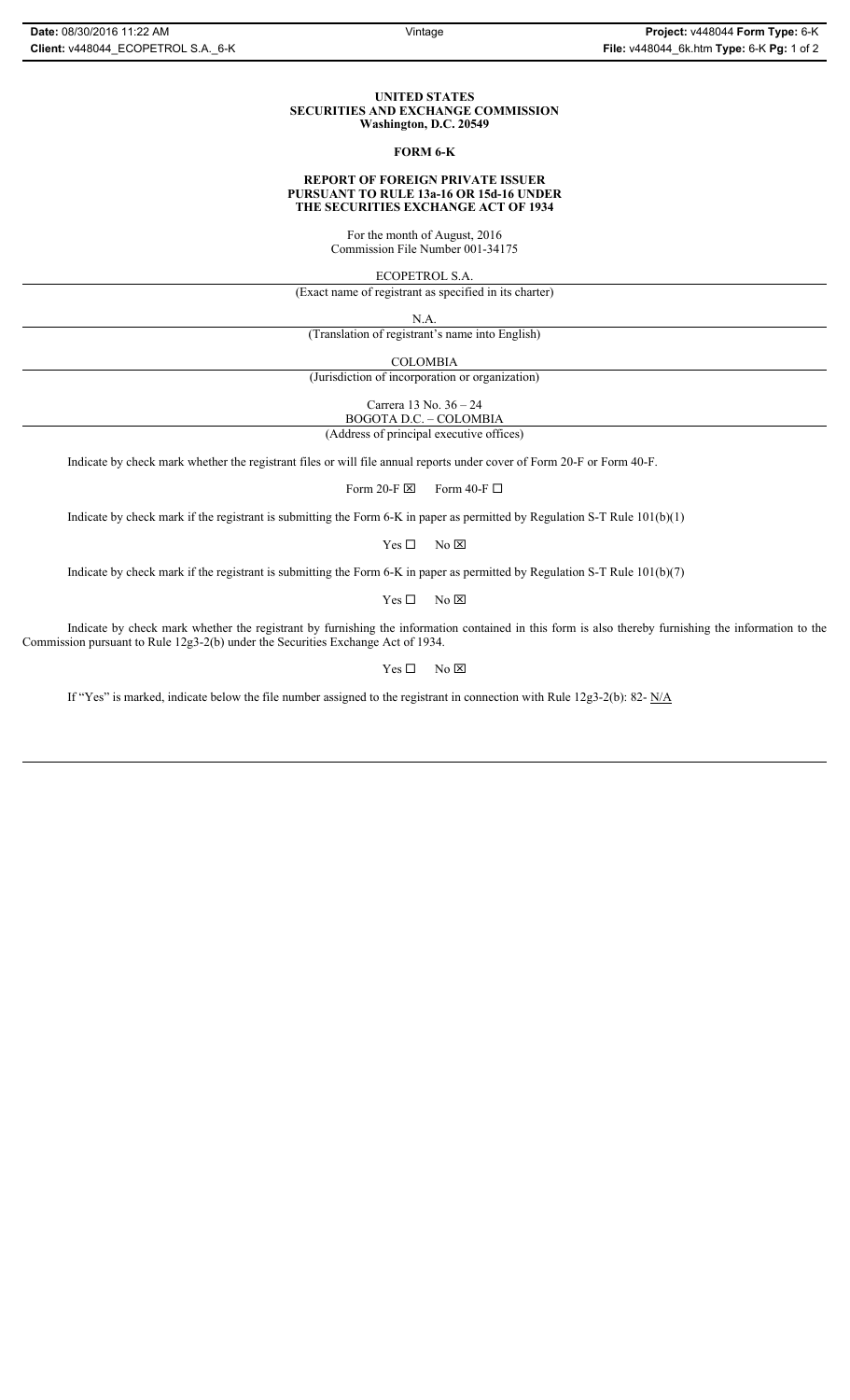## **SIGNATURES**

Pursuant to the requirements of the Securities Exchange Act of 1934, the registrant has duly caused this report to be signed on its behalf by the undersigned, thereunto duly authorized.

Ecopetrol S.A.

By: /s/ María Fernanda Suárez Name: María Fernanda Suárez Title: Chief Financial Officer

Date: August 30, 2016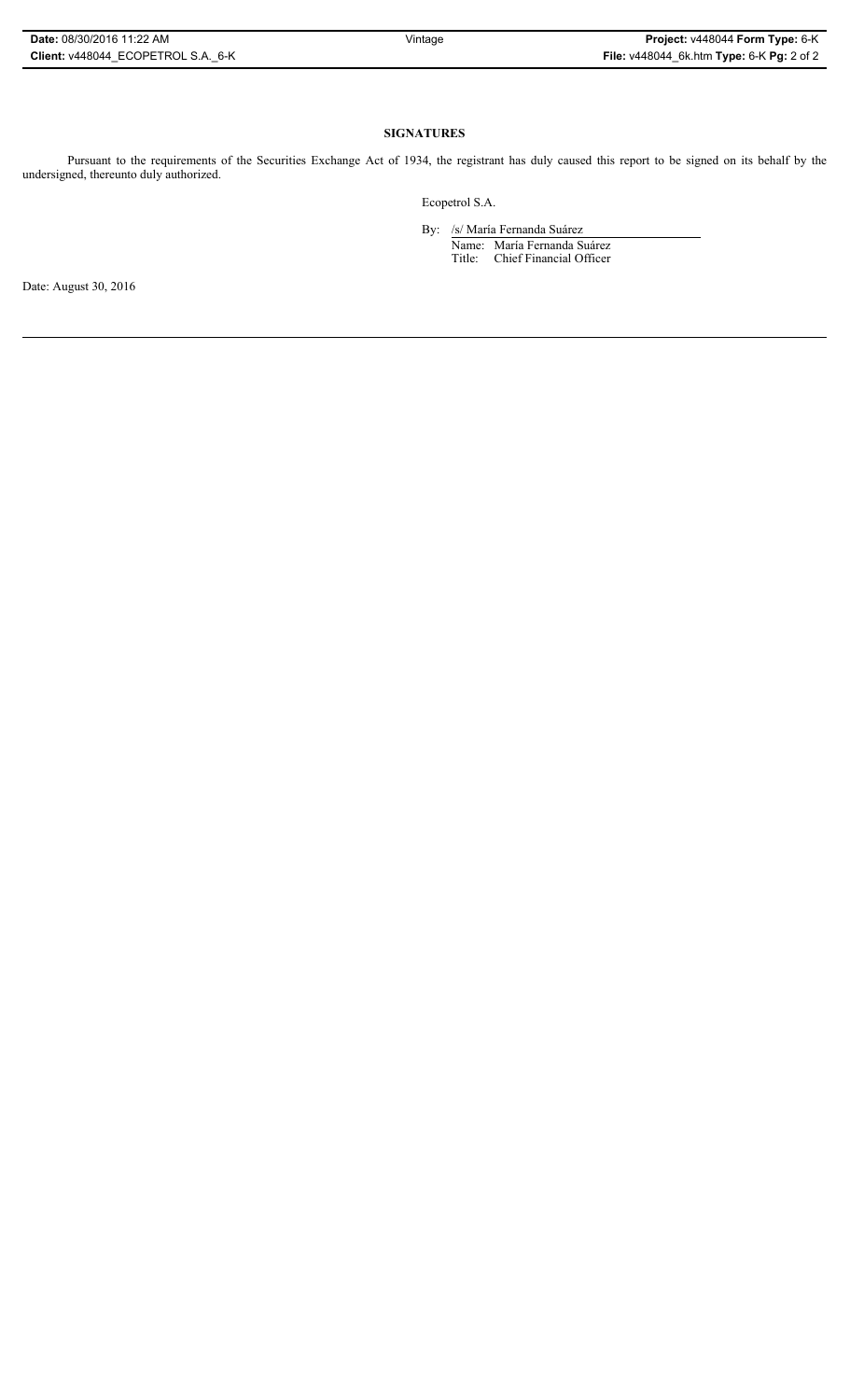### **Exhibit 99.1**

### **ECOPETROL adopts measures to guarantee the adequate representation of shareholders at an extraordinary general shareholders' meeting on September 14th, 2016**

In accordance with Resolution 116 of 2002, the Board of Directors of Ecopetrol S.A. (BVC: ECOPETROL; NYSE: EC) ("Ecopetrol" or the "Company") approved the following measures to guarantee the adequate representation of the shareholders at the General Shareholders' Meeting to be held on Wednesday, September 14th, 2016 (the "Meeting"):

- 1. Order the Company's management to inform shareholders of their right to be represented at the Meeting through a proxy and the legal requirements that those proxies must satisfy.
- 2. Instruct the Company's employees to participate in reviewing shareholder proxies and not to accept proxies that do not comply with the requirements established by Colombian law.
- 3. Instruct the Company's management to inform the Company's managers and employees that they may not recommend to shareholders that they vote a certain way on any specific item.
- 4. Instruct the Company's management to inform the Company's managers and employees not to suggest, coordinate, or agree with shareholders on the submission of shareholder proposals during the Meeting.
- 5. Instruct the Company's management to inform the Company's managers and employees not to suggest, coordinate or agree with shareholders voting in favor or against any given shareholder proposal presented at the General Shareholders' Meeting.
- 6. Instruct the Company's management to inform shareholders that they cannot grant proxies to persons who are directly, or indirectly, part of the Company's management or employees.
- 7. Instruct the Company's managers to adopt all measures necessary to ensure that the Company's employees act in neutrally when interacting with shareholders.
- 8. Appoint the General Secretary of Ecopetrol as the person responsible for verifying adequate compliance with these measures.
- 9. Appoint the Legal Vice-Presidency as the internal division responsible for reviewing shareholders' proxies.